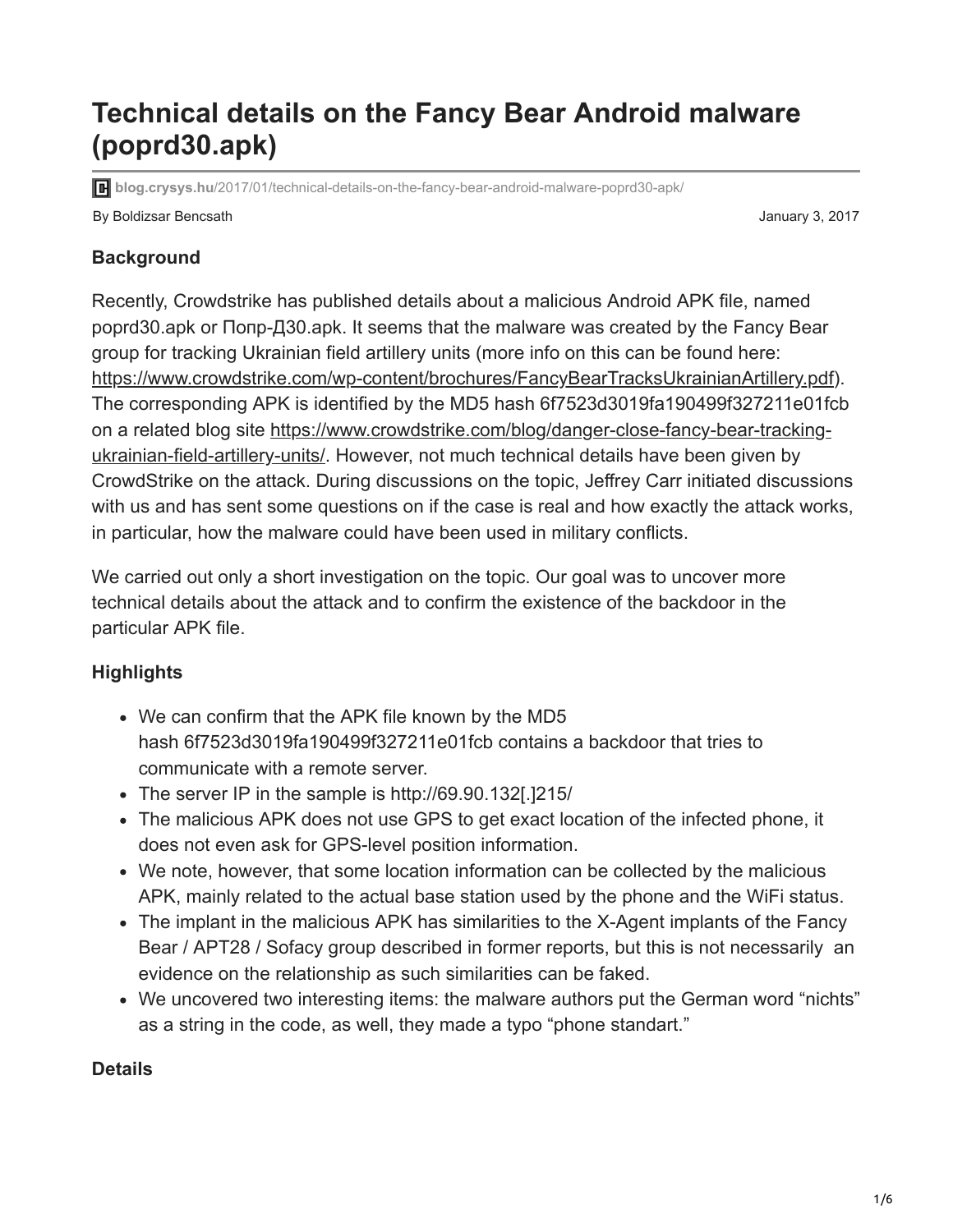In February 2015, Trend Micro posted details about an iOS espionage app possibly related to the Pawn Storm / Sofacy / APT28 / Fancy Bear group. The technical details can be found at http://blog.trendmicro.com/trendlabs-security-intelligence/pawn-storm-update-ios[espionage-app-found/. Figure 5 of the Trend Micro document shows possible URL G](http://blog.trendmicro.com/trendlabs-security-intelligence/pawn-storm-update-ios-espionage-app-found/)ET parameters used by the malicious code:

| data:00032EA8 00000006 |  | $text =$  |
|------------------------|--|-----------|
| data:00032EB2 00000006 |  | $from =$  |
| data:00032EC6 00000005 |  | $aqs =$   |
| data:00032EE4 00000006 |  | $btnG=$   |
| data:00032EEE 00000007 |  | $oprnd =$ |
| data:00032F02 00000005 |  | $utm=$    |
| data:00032F0C 00000009 |  | channel=  |

In the poprd30.apk code very similar items can be found related to the malicious communications:

By looking into BuildConfig it seems that one recompiled this APK modified Androdi Debug Key.



As one can see, strings in the APK file are very similar to those in the X-Agent implant, and have the same common goal: make the HTTP request similar to normal HTTP GET requests with common parameters. However, this similarity alone is not enough to state that the authors are the same, because it is very easy to copy this scheme.

Also, observe the initial value for the SERVER\_ANSWER variable. It is "nichts," which means "nothing" in German. We don't know why a german word was used here. Note that this value is not used in the code, it stands only as a default value. That means, if no value is received from the server, then the corresponding function will return this value instead of the information received from the server. In the RegG.java file, which has the similar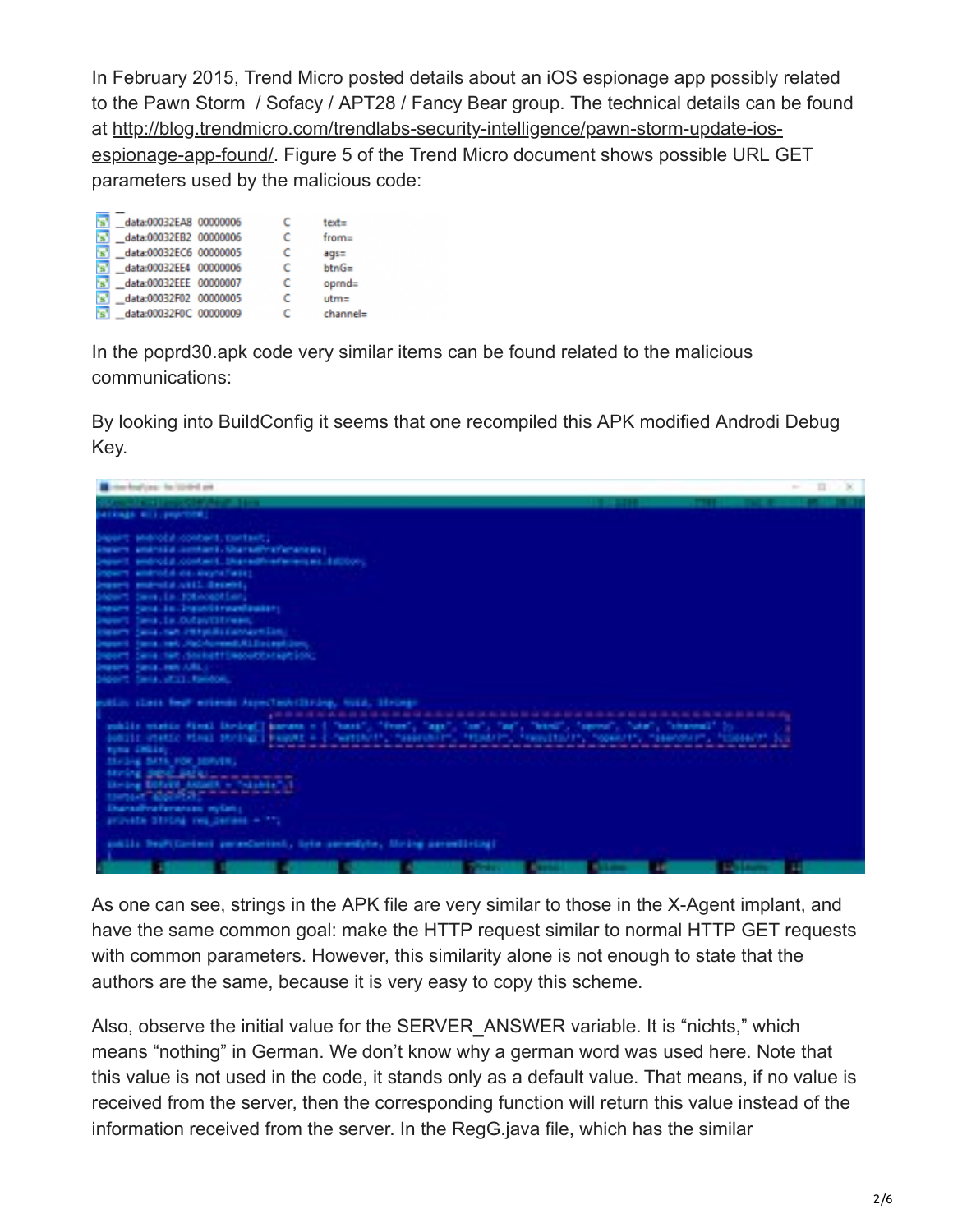SERVER ANSWER value it is set to '{ "no \_jobs", "or", "error" };' for default value. Setting a default value generally helps developers to find out if the data transmission was successful in the parts of the code not close to the transmission itself. One can simply check if the answer is still the default value, and if it is, it can be sure that the transmission was not successfull without complicated routines. However, in this APK we found no reference for checking if the SERVER ANSWER has not been changed, and we don't have clear idea why these two default values were used in the code.

### **Commands**

|   | Le view MainService.java - Far 3.0.4545 x64 |                                      |   |   |   |                                                                                                                                                                                                                      |              |                |       |                  | □   | $\times$ |
|---|---------------------------------------------|--------------------------------------|---|---|---|----------------------------------------------------------------------------------------------------------------------------------------------------------------------------------------------------------------------|--------------|----------------|-------|------------------|-----|----------|
|   |                                             | C:\work\mil\poprD30\MainService.java |   |   |   |                                                                                                                                                                                                                      |              | $t$ 1250       | 27381 | Col <sub>0</sub> | 25% | 21:26    |
|   | continue;                                   |                                      |   |   |   |                                                                                                                                                                                                                      |              |                |       |                  |     |          |
|   | $str22 = "DRAFT";$                          |                                      |   |   |   |                                                                                                                                                                                                                      |              |                |       |                  |     |          |
|   |                                             |                                      |   |   |   |                                                                                                                                                                                                                      |              |                |       |                  |     |          |
|   | case 101:                                   |                                      |   |   |   |                                                                                                                                                                                                                      |              |                |       |                  |     |          |
|   | AllAboutPhoneCmd();                         |                                      |   |   |   |                                                                                                                                                                                                                      |              |                |       |                  |     |          |
|   | return;                                     |                                      |   |   |   |                                                                                                                                                                                                                      |              |                |       |                  |     |          |
|   | case 102:                                   |                                      |   |   |   |                                                                                                                                                                                                                      |              |                |       |                  |     |          |
|   | getCallDetails();                           |                                      |   |   |   |                                                                                                                                                                                                                      |              |                |       |                  |     |          |
|   | return;                                     |                                      |   |   |   |                                                                                                                                                                                                                      |              |                |       |                  |     |          |
|   | case 104:                                   |                                      |   |   |   |                                                                                                                                                                                                                      |              |                |       |                  |     |          |
|   | fetchContacts();                            |                                      |   |   |   |                                                                                                                                                                                                                      |              |                |       |                  |     |          |
|   | return;                                     |                                      |   |   |   |                                                                                                                                                                                                                      |              |                |       |                  |     |          |
|   | case 106:                                   |                                      |   |   |   |                                                                                                                                                                                                                      |              |                |       |                  |     |          |
|   | GetAppList();                               |                                      |   |   |   |                                                                                                                                                                                                                      |              |                |       |                  |     |          |
|   | return;                                     |                                      |   |   |   |                                                                                                                                                                                                                      |              |                |       |                  |     |          |
|   | case 107:                                   |                                      |   |   |   |                                                                                                                                                                                                                      |              |                |       |                  |     |          |
|   | GetWiFiStatus();                            |                                      |   |   |   |                                                                                                                                                                                                                      |              |                |       |                  |     |          |
|   | return;                                     |                                      |   |   |   |                                                                                                                                                                                                                      |              |                |       |                  |     |          |
|   | case 109:                                   |                                      |   |   |   |                                                                                                                                                                                                                      |              |                |       |                  |     |          |
|   | ks";                                        |                                      |   |   |   | String str15 = " <pre><font color="green" size="4"><br/>&lt;&gt;&gt;&gt;&gt;<md 109="" font="" success<="">" + "<font color="blue" size="4"><br/>&gt;<br/>&gt;browser history &amp; bookmar</font></md></font></pre> |              |                |       |                  |     |          |
|   |                                             |                                      |   |   |   | Cursor localCursor1 = this.mContext.getContentResolver().query(Browser.BOOKMARKS_URI, null, null, null, null);                                                                                                       |              |                |       |                  |     |          |
|   | $int$ $i3$ ;                                |                                      |   |   |   |                                                                                                                                                                                                                      |              |                |       |                  |     |          |
|   |                                             | if (localCursor1.moveToFirst())      |   |   |   |                                                                                                                                                                                                                      |              |                |       |                  |     |          |
|   |                                             |                                      |   |   |   |                                                                                                                                                                                                                      |              |                |       |                  |     |          |
|   | $i3 = 1$ ;                                  |                                      |   |   |   |                                                                                                                                                                                                                      |              |                |       |                  |     |          |
|   |                                             | if (!localCursor1.isAfterLast());    |   |   |   |                                                                                                                                                                                                                      |              |                |       |                  |     |          |
|   |                                             |                                      |   |   |   |                                                                                                                                                                                                                      |              |                |       |                  |     |          |
|   | while (true)                                |                                      |   |   |   |                                                                                                                                                                                                                      |              |                |       |                  |     |          |
|   |                                             |                                      |   |   |   |                                                                                                                                                                                                                      |              |                |       |                  |     |          |
| 1 | 12                                          | 3                                    | 4 | 5 | 6 | <b>D</b> Prev                                                                                                                                                                                                        | <b>BGoto</b> | <b>g</b> Video | 10    | <b>HIViewHs</b>  | 12  |          |

Communication routines are spread across multiple classes: DataConstructor, DataExtractor, Reg, RegG, RegP, RegPBin. The main handling of the commands is in MainService. It is not entirely clear why there are multiple copies of some data and routines.

The malware sends basic info about the phone to the attacker as shown below:

byte[] arrayOfByte = Base64.encode(("<pre><font size=4 color=green><br>CMD 101 success</font>" + "<font size=4 color=blue><br>GoogleAccounts: " + str1 + "<br>>br>Device ID: " + str2 + "<br>Model: " + Build.MODEL + "<br >Manufacturer: " + Build.MANUFACTURER + "<br>Phone standart: " + str4 + "<br>Country: " + str5 + "<br>MCC & MNC: " + str6 + "<br>Base station: " + str3 + "<br>Android version: " + str7 + "<br>Android SDK: " + m + " $\le$ /font $\ge$ /pre $\ge$ ").getBytes(), 0);

The malware can receive the following commands:

- Commands 103 105 108: stop itself
- Command 100 : Send SMS History /commands are self-explanatory/
- Command 101: Collect "all" information about the phone and send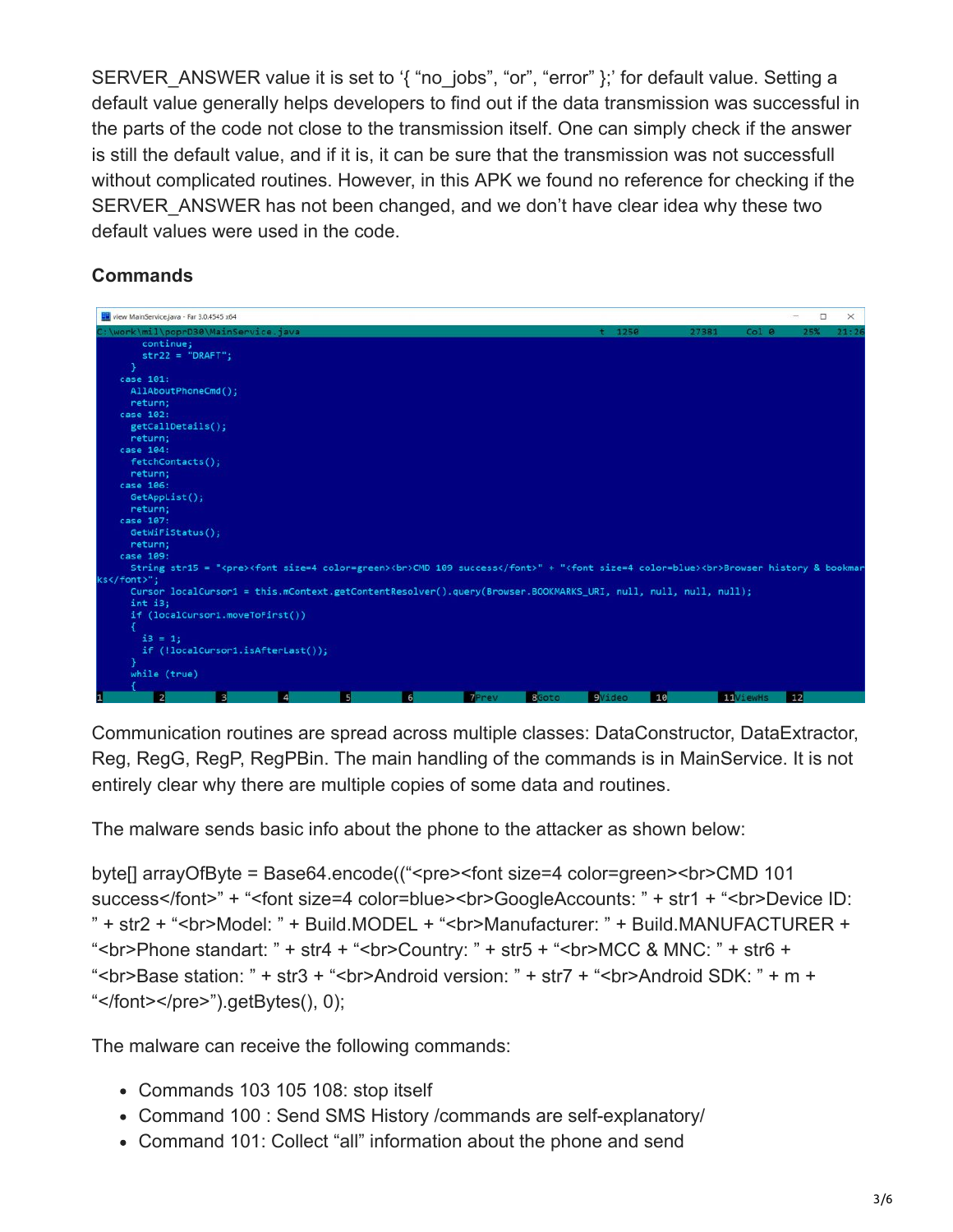- Command 102: GetCallDetails (Call history)
- Command 104: FetchContacts
- Command 106: GetAppList
- Command 107: GetWifiStatus (is any WiFi network available, what identifier, what MAC address, speed, etc.)
- Command 109: Browser history and bookmarks
- Command 110: Mobile data usage
- Command 111: Folders and files from sdcard directory
- Command 112: File download (SDcard) for command
- Command 101 Gets GSM network LAC, CID info or base station info (coordinates) if CDMA, andorid version, google accounts, device id, etc.

Command 101 has a typo "phone standart" which should be "standard" both in English and German.



For command 101, it is important to note that it can provide location related information. In case of GSM , the base station related information can provide some (not so accurate) location information. Similarly, in case of CDMA, base station information is related to location, but it is not accurate either. In addition to the base station, WiFi information can also help an adversary to find out the approximate location of the phone, but it is nowhere close to accurate detection of the real location of the phone.

We have not seen any GPS related commands in the code, not even the original "D30 guidance" functionality. Most likely, the APK does not use GPS data. To be even more precise, the application Manifest information does not contain any requests related to GPS level locality permissions; it asks for ACCESS\_COARSE\_LOCATION only, which relates to the base station/WiFi based location information.

#### **Encryption – RC4**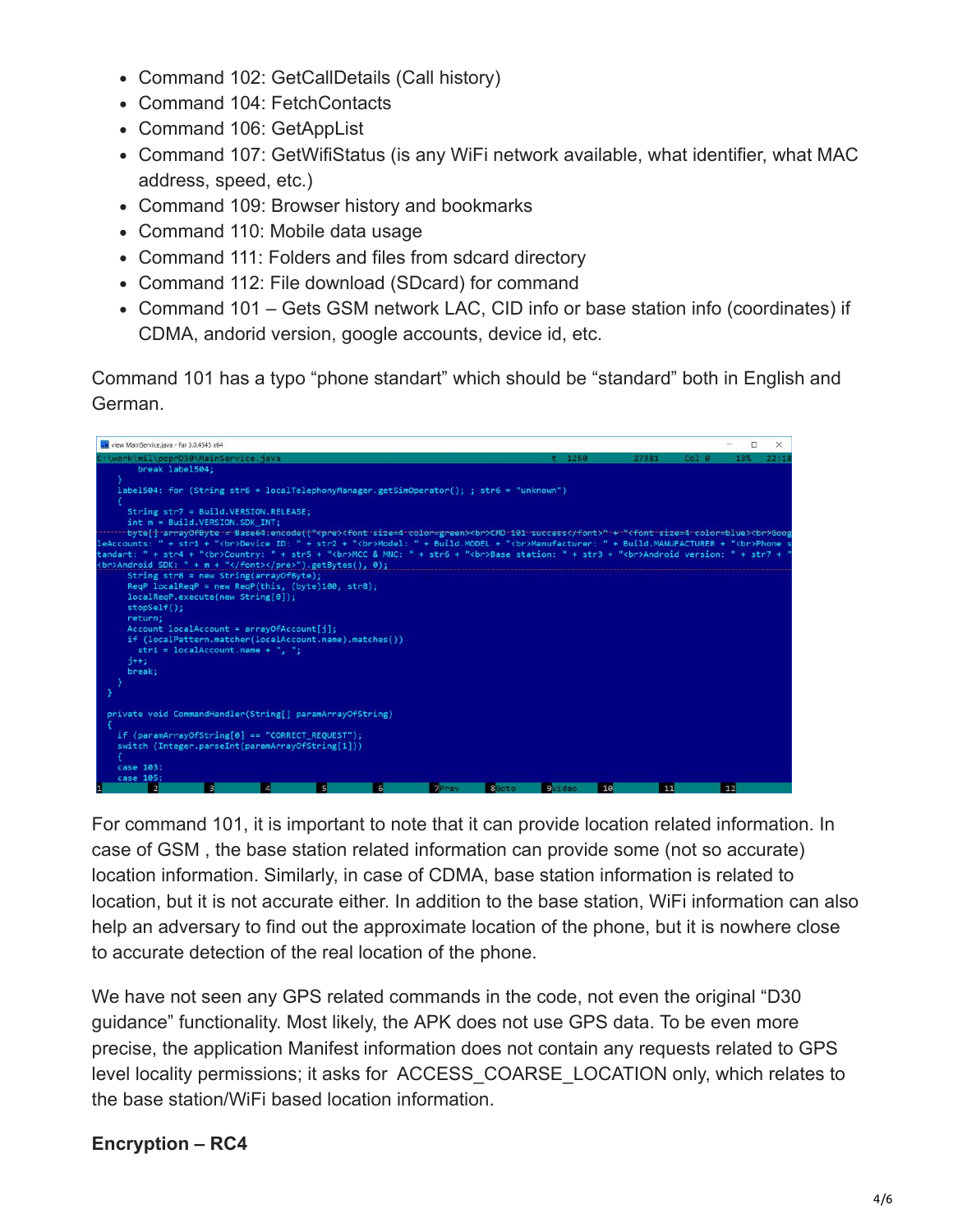The malware uses communications encrypted by RC4, encoded by Base64 (or very similar – we did not check it carefully), and CRC for error checking. These are very common, but the most important thing is the RC4 implementation and the key in use, which can be proved to be similar to the older X-Agent implants.



The corresponding RC4 key is also visible in the java byte code format:

| 3000000074: 3B 03 FF FF FF C6 03 00 |  |  |    |           |                |           | 00 00 73 03 00 00 00 0F |                      |                   |             |       | <b>EXAMPLE OF</b><br>sV<br><b>卷</b>                               |
|-------------------------------------|--|--|----|-----------|----------------|-----------|-------------------------|----------------------|-------------------|-------------|-------|-------------------------------------------------------------------|
| 3000000084: 03 FF FF FF 8B 03       |  |  |    | <b>PO</b> | <b>PO</b>      | 90.       |                         | 07 03 FF FF FF 85 03 |                   |             |       | ٠v<br>₹V<br>…♥                                                    |
| 3000000094: FF FF FF C0 03 00       |  |  |    | 80        | <b>PO</b>      | 74        | 03                      |                      | 00 00             | 00 02 03 FF |       | Ŕ₩<br>$\Theta \blacklozenge \blacklozenge$<br>t۷                  |
| 90000000A4: FF FF FF 03 FF FF FF    |  |  |    |           | <b>CC</b>      | 03        | FF.                     |                      | FF FF DE 03 FF FF |             |       | <b>TO</b><br>Ě♥<br>TV.                                            |
| 30000000B4: FF C7 03 00 00 00       |  |  |    | 04 03     |                |           | FF FF FF FE 03 00 00 00 |                      |                   |             |       | $\cdot$ CV<br>◆♥<br>tV                                            |
| 90000000C4: 72 03 FF FF FF F1 03    |  |  |    |           | <b>BB</b>      | <b>BB</b> |                         | 00 5F 03 00 00       |                   |             | 00 5E | ń۷<br>v<br>$\Lambda$<br>r۷                                        |
| 30000000D4: 03 FF FF FF C3          |  |  | 83 | <b>PA</b> | <b>BB</b>      | <b>BB</b> | 56                      |                      | 03 FF FF FF B8 03 |             |       | ĂV<br>V.<br>v                                                     |
| 30000000E4: FF FF FF D8 03 00       |  |  |    | <b>PO</b> | <b>P</b>       | 78        | 93                      | <b>PO</b>            | <b>PO</b>         | 00 75 03 00 |       | ŘV<br>x♥<br><b>UV</b>                                             |
| 30000000F4: 00 00 50 03 FF FF       |  |  |    | FF.       | E <sub>8</sub> | 03        |                         | FF FF FF B1 03 FF FF |                   |             |       | ±v**<br>ič♥1<br>P♥'                                               |
| 0000000104: FF D1 03 FF FF FF       |  |  |    | <b>FA</b> | 03             | 90        | 99                      |                      | 00 59 03 00       |             | 00 00 | ≟ú♥<br>' ŃV<br><b>YV</b>                                          |
| 0000000114: 5D 03 00 00 00 55       |  |  |    | 03        | FF.            | FF        | FF.                     |                      | EC 03 FF FF FF 83 |             |       | $\overline{B}$<br>1♥<br>ě♥<br><b>UV</b>                           |
| 3000000124: 03 00 00 00 10 03 FF    |  |  |    |           | -FF.           | FF.       |                         | A1 03 00             |                   | 88 88       | 33 03 | v<br>$3$ $\blacktriangleright$ $\blacktriangleright$<br><b>LV</b> |
| 0000000134: 00 00 00 35 01 00 0E    |  |  |    |           | 6D             |           | 61 6B 65 32 62 79 74 65 |                      |                   |             |       | 50 Jmake2byte                                                     |
| 0000000144: 43 52 43 31 36 01 00 06 |  |  |    |           |                |           | 28 43 5B 42 29 43 01 00 |                      |                   |             |       | $CRC16°$ $\bullet$ $(C[B)C°$                                      |
| 0000000154: 14 44 61 74 61 54 72 61 |  |  |    |           |                | 6E        |                         | 73 66 65             |                   | 72 4D 61 6B |       | <b>JDataTransferMak</b>                                           |
| 0000000164: 65 52 51 53 54 01 00 42 |  |  |    |           |                |           | 28 4C 6A 61 76 61 2F 6C |                      |                   |             |       | eRQSTO B(Ljava/1                                                  |
| 0000000174: 61 6E 67 2F 53 74 72 69 |  |  |    |           |                | 6E        |                         | 67 3B 5B 42 42 4C 61 |                   |             |       | ang/String; [BBLa                                                 |
| 0000000184: 6E 64 72 6F 69 64 2F 63 |  |  |    |           |                | 6F        |                         | 6E 74 65 6E 74 2F 43 |                   |             |       | ndroid/content/C                                                  |
| 0000000194: 6F 6E 74 65 78 74 3B    |  |  |    |           | -29            | 4C        |                         | 6A 61 76 61 2F 6C 61 |                   |             |       | ontext;)Ljava/la                                                  |
| 00000001A4: 6E 67 2F 53 74 72 69 6E |  |  |    |           |                | 67        | 3B                      |                      | 01 00 17 6A 61 76 |             |       | ng/String; <sup>©</sup> <i>l</i> jav                              |
| 00000001B4: 61 2F 6C 61 6E 67 2F 53 |  |  |    |           |                |           | 74 72 69 6E 67 42 75 69 |                      |                   |             |       | a/lang/StringBui                                                  |
| 80000001C4: 6C 64 65 72 07 00       |  |  |    | 37 01     |                | <b>BB</b> | 10                      |                      | 6A 61 76 61 2F 6C |             |       | 1der. 70 $\rightarrow$ java/1                                     |
| 00000001D4: 61 6E 67 2F 53 74 72 69 |  |  |    |           |                | 6E.       |                         | 67 07                | - 00              | 39 01 00 07 |       | ang/String• 90 •                                                  |
| 00000001E4: 76 61 6C 75 65 4F 66    |  |  |    |           | 01             | 90        | 26                      |                      | 28 4C             | 6A 61 76 61 |       | valueOf <sup>®</sup> & (Ljava                                     |
| 00000001F4: 2F 6C 61 6E 67 2F       |  |  |    | 4F        | 62             | 6A        | 65                      |                      | 63 74             | 3B 29 4C 6A |       | /lang/Object;)Lj                                                  |
| 0000000204: 61 76 61 2F 6C 61 6E 67 |  |  |    |           |                | 2F        |                         | 53 74 72 69 6E 67 3B |                   |             |       | ava/lang/String;                                                  |